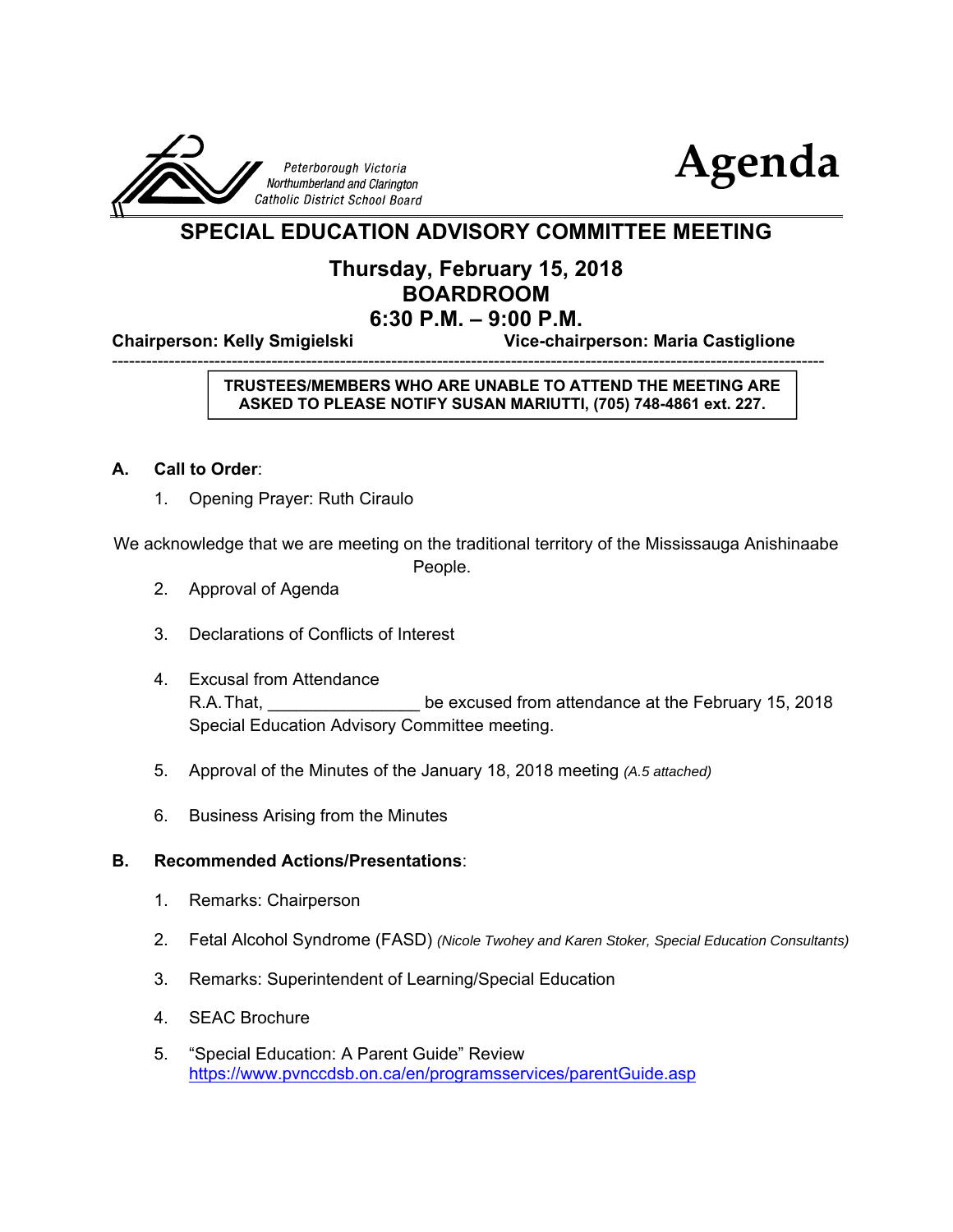6. Report from SEAC members

#### **Michelle Montague**

Kerry's Place Autism Services

 Kerry's Place Autism Services will be hosting a 5 day camp full of fun farm activities, games and crafts. Campers will interact with animals and spend time outside (weather permitting). Campers must reside in the Durham/HKPR region to participate in this camp. Campers must complete an intake prior to participating in camp. If more than 12 campers register, participants will be chosen by lottery system. (Flyer attached) **When:** March Break – March 12 – 16 **Time:** Drop off – 9:00 am Pick up - 3:00 pm **Where:** Wind Reach Farm, 312 Townline Rd, Scugog **Cost:** No cost **\***subsidy provided by Kerry's Place Respite Flexible Funds

#### **Kelly Smigielski**

Grandview Children Centre

- February 19, 2018 during the Oshawa Generals vs North Bay Battalion, Rodman Heating will be collecting toonies from the crowd in support of Grandview Kids
- Nominations are currently being accepted for Grandview's Power of One Award. This award is given to a Grandview staff member during the Annual General meeting for their role in making a big difference for your child/youth and your family. Nominations are being accepted until March 31, 2018
- Grandview Kids Research Associate, Dr. Meghann Lloyd is recruiting 3-5 year olds with ASD for a motor skills intervention study being held at UOIT. It is a 12 week, 2 hour/week that is an instructional play based program. The goal is to determine if motor skills, social skills or behavioural skills improve after the intervention. If interested, please contact Dr. Lloyd at Meghann.lloyd@uoit.ca

#### **Anita Arnold**

Down Syndrome Association of Peterborough (DSAP)

- Down Syndrome Gala will be held on Friday, April 13th, 2018 *(flyer attached)*
- Two associate members have participated and accessed services through the Listening Centre in Toronto, and a third family is exploring the possibility of a summer session. This service is conducive to those who have a diagnosis of autism, learning disability and/or developmental delay. See link for more information http://www.listeningcentre.com/
- Down Syndrome Association will be offering a March Break Camp, March 13<sup>th</sup>, 14<sup>th</sup>, and 15th, 2018. Please contact Deb Reid for more information at DSAP, 705-749-6695.

#### **C. Information Items**:

- 1. Speech Language & Hearing Association 'Save the Date" (Flyer attached)
- **D. Old Business**: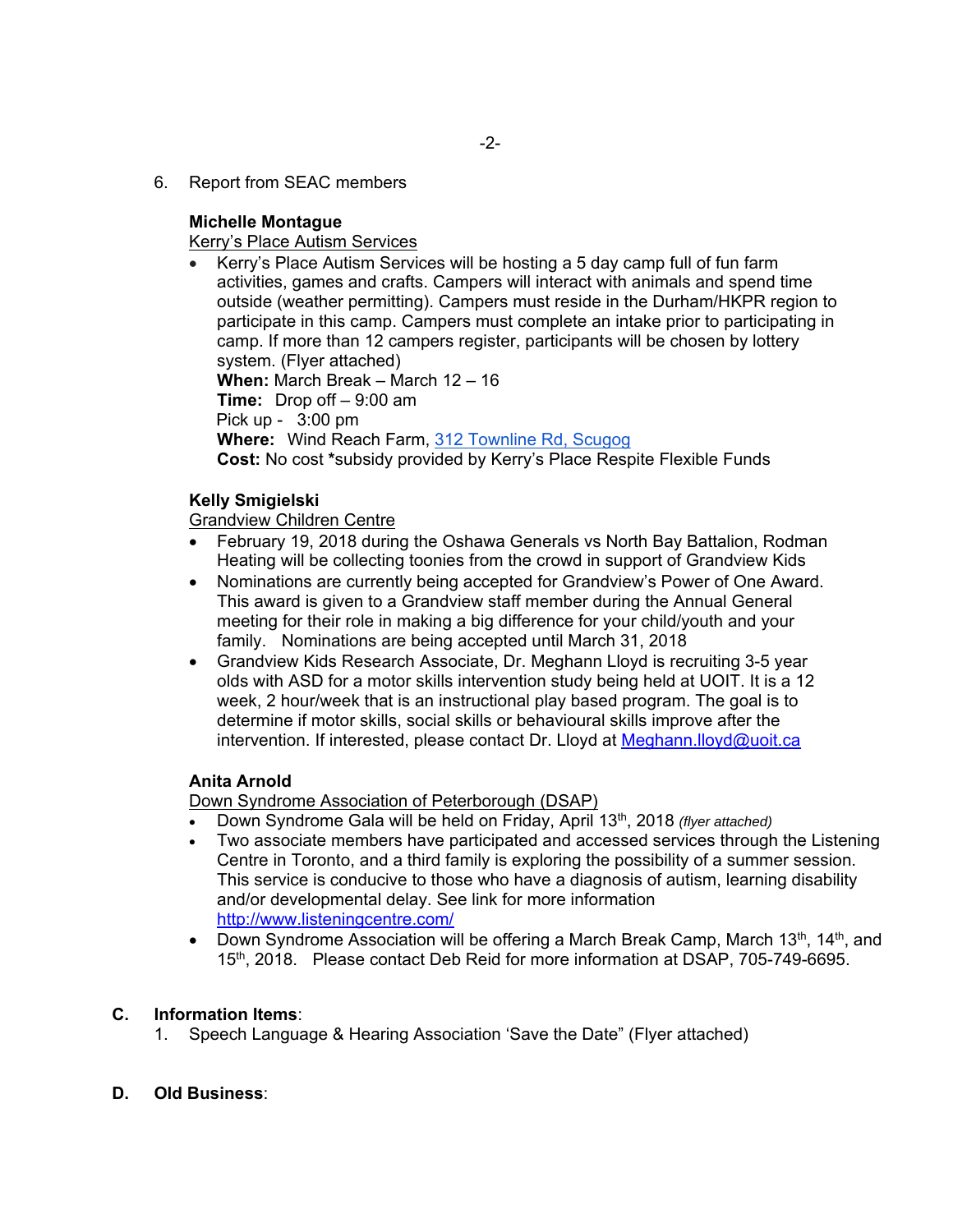#### **E. New Business**:

#### **F. Next Meeting**:

- 1. Thursday, March 22, 2018 Boardroom, Catholic Education Centre 6:30 – 9:00 p.m.
- 2. Agenda Items
- 3. Selection of Member for Opening/Closing Prayer:

#### **Future Meetings**

 Thursday, April 19, 2018 Thursday, May 17, 2018 Tuesday, May 29, 2018 Special Olympics Opening Ceremonies (Memorial Centre, 7 pm) Thursday, June 21, 2018 Tour/PD Session to be determined

#### **G. Conclusion**:

- 1. Closing Prayer: Ruth Ciraulo
- 2. Adjournment.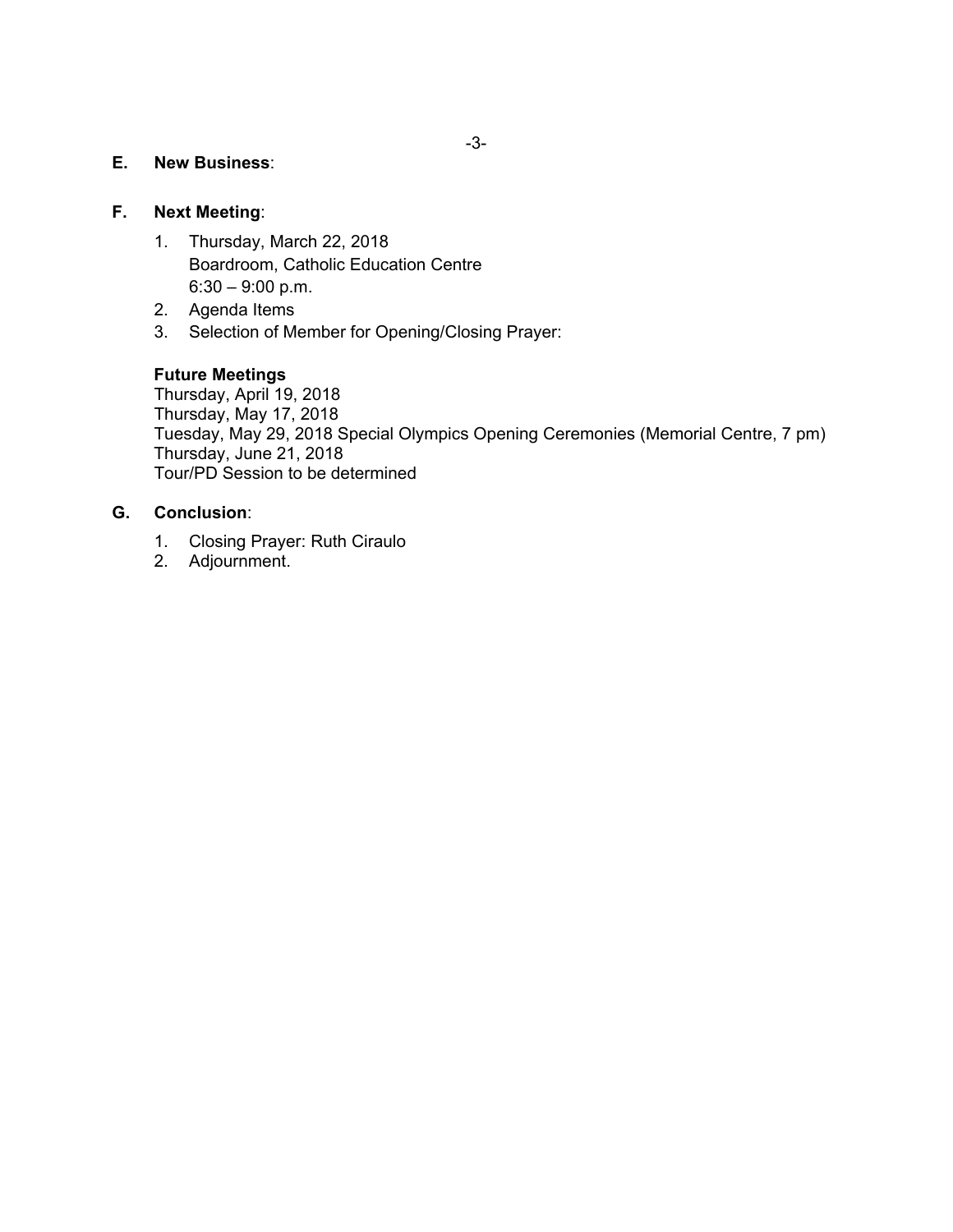# **MARCH BREAK CAMP -**Durham

A five day camp full of fun farm activites! March 12 - 16, 2018 | 9:00am-3:00pm

This camp is for children  $8 - 12$  years of age diagnosis of ASD and who meet the following criteria:

- 1. Can travel from one place to another within the facility independently
- 2. Can recognize and communicate the need for help or assistance
- 3. Needs minimal support/help to meet their own needs
- 4. With reminders is able to demonstrate community safety skills and awareness of danger
- 5. Will remain with group (will not wander without notifying the group lead

## When: March Break - March  $12 - 16$ Time: Drop off  $-9:00$  am Pick up- 3:00 pm Where: Wind Reach Farm, 312 Townline Rd, Scugog Cost: No cost \*subsidy provided by Kerry's Place Respite Flexible Funds







Your space in this camp will be confirmed once an in person intake has been completed by Kerry's Place and WindReach staff and payment has been received.

https://mail.google.com/mail/u/0/#inbox/161671d0e3c564c9?projector=1&messagePartId=0.1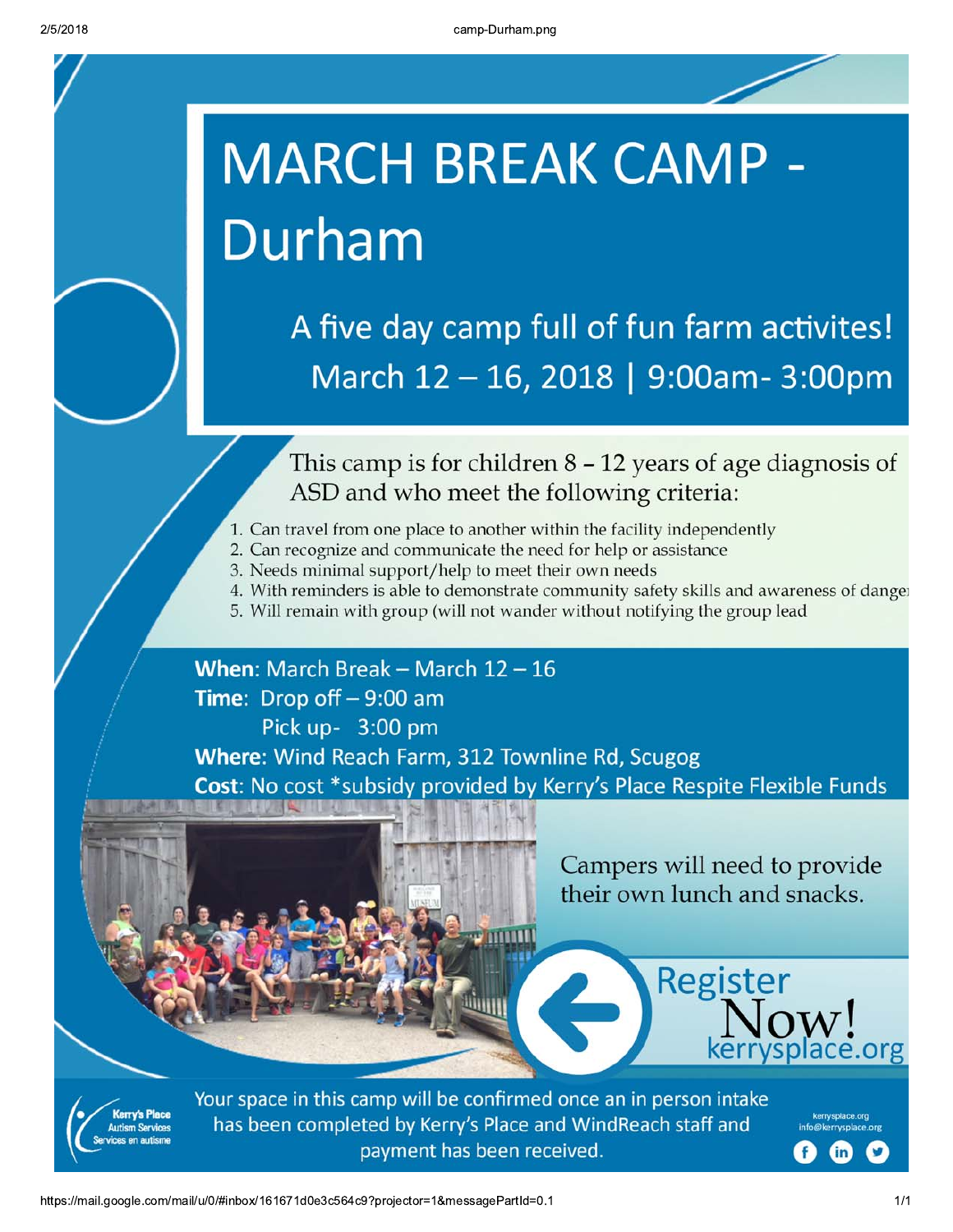## SUPPORTING REAL DREAMS THREE DECADES  $0 F$ ANN ERSARY SYNDROME ASSOCIATION OF **PETERBOROUGH** n n w N

Friday, April 13th, 2018 Peterborough Golf & Country Club

> Cocktails at 5:30 pm Dinner at 6:30 pm

**Live Auction with Keith Monk Silent Auction** 

> Tickets \$85.00ea. 705-749-6695



ion of Peterborough. Charity registration: 86149 5547 RROOO1

https://mail.google.com/mail/u/0/#inbox/16170bd7493b3639?projector=1&messagePartId=0.1